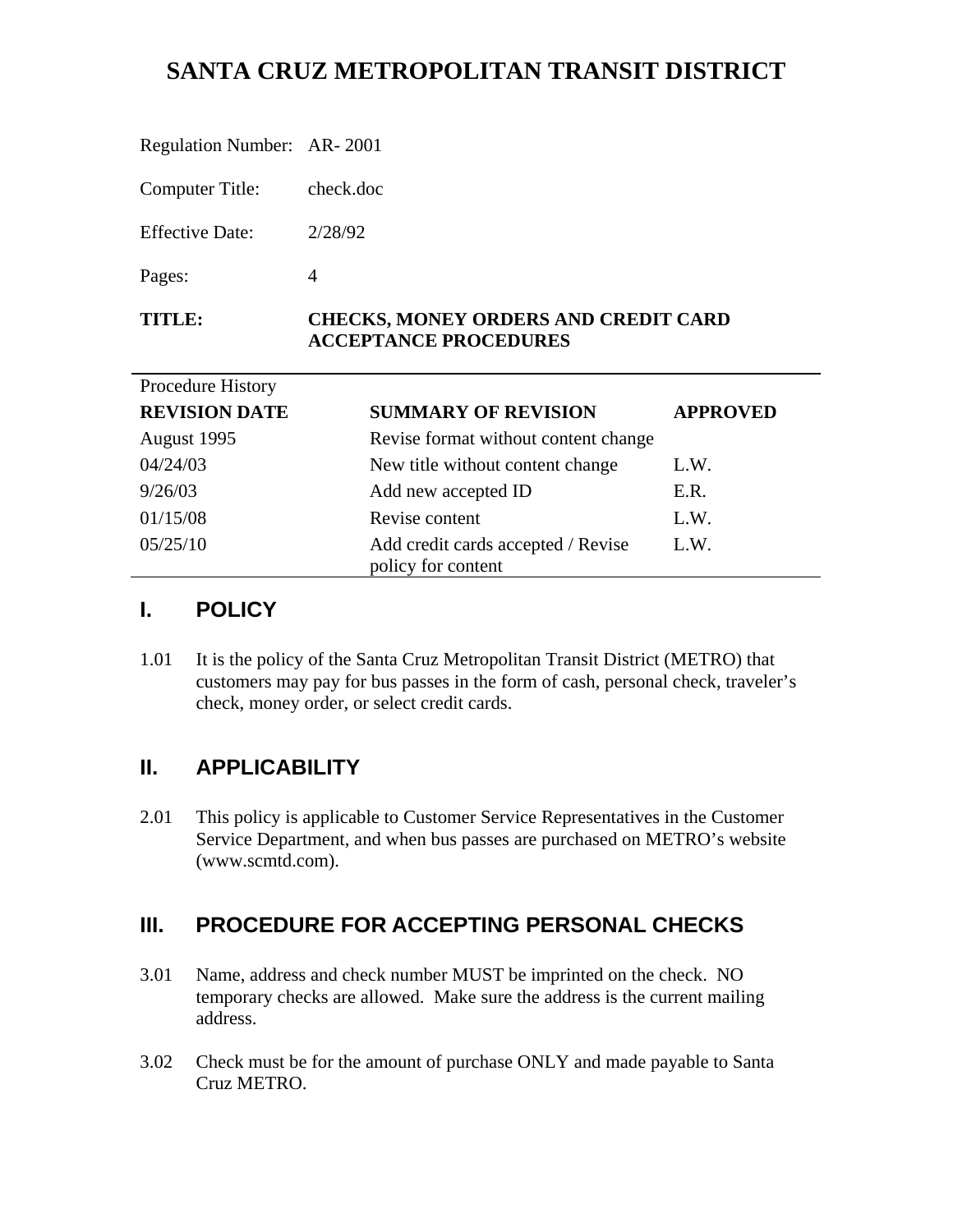- 3.03 Checks must be local to METRO's service area including counties that are contiguous to Santa Cruz County.
- 3.04 Checks must be properly signed and dated.
- 3.05 Checks must be stamped on the back with the deposit stamp provided.
- 3.06 The following must be recorded on the back of the check from a **presented** Valid California Drivers License, California State Identification Card (issued by DMV), or Valid Mexican Consular (or "Matricula Consular") Identification:
	- a) Today's date
	- b) Amount of purchase
	- c) License number**,** Identification Card number, or Identification number
	- d) Date of birth
	- e) Expiration date
	- f) Daytime phone number (if it is not imprinted on the front of the check)
	- g) A Customer Service Representative or their designated representative's initials.
- 3.07 If a customer is purchasing a discount pass, they need only show one of the following forms of identification:
	- a) METRO Discount Photo ID Card;
	- b) METRO ParaCruz ID Card;
	- c) Paratransit ID Card issued by another transit agency;
	- d) Senior Citizen ID Card;
	- e) Discount Photo ID Card issued by another transit agency;
	- f) Identification that displays "Date of Birth" (i.e., passport or birth certificate);
	- g) Current State Driver's License, or current State ID Card;
	- h) Medicare ID Card;
	- i) ID Card for a California Disabled parking placard;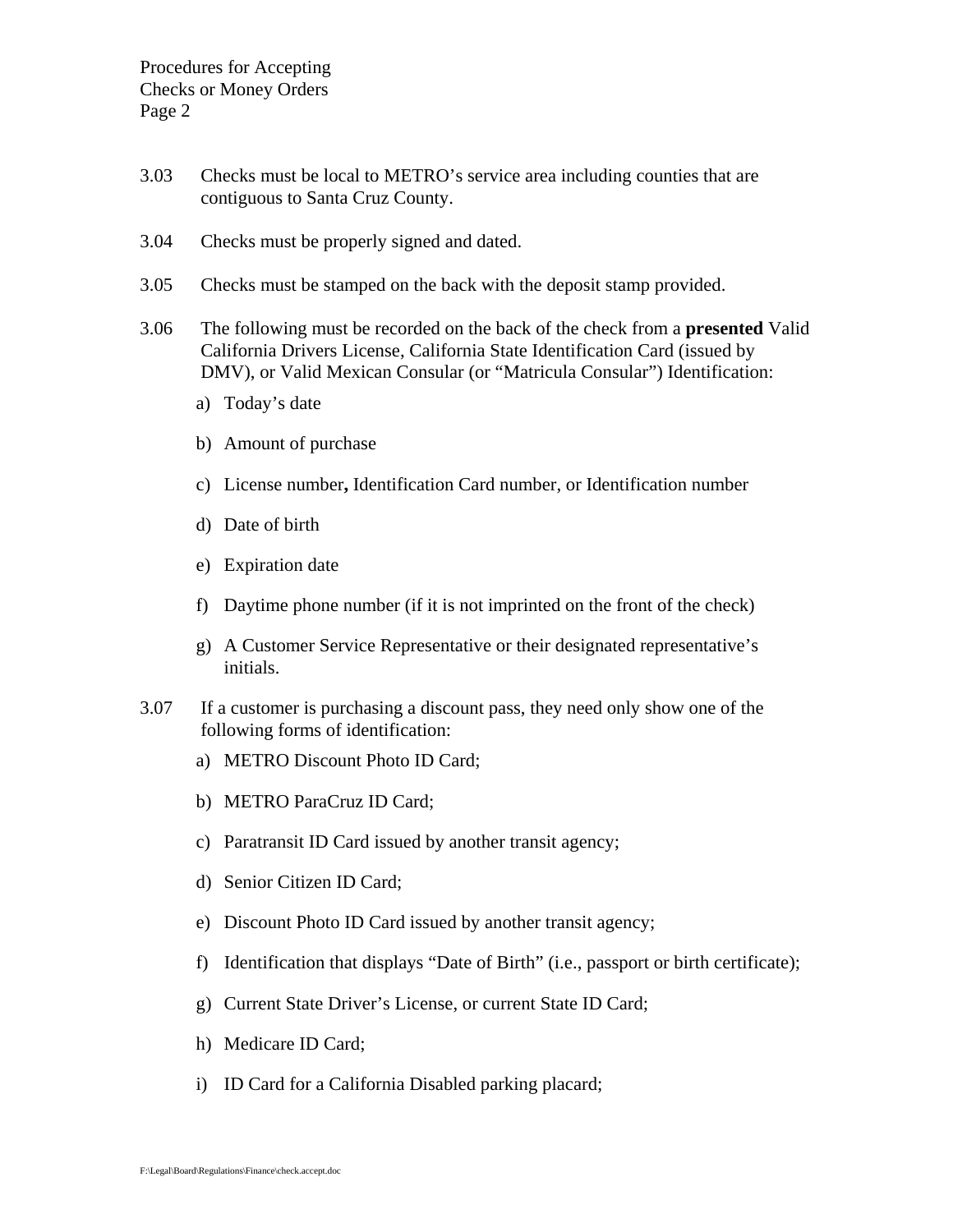- j) Proof of Veteran's disability (a copy of valid Service Connected Disability ID Card or a Veterans Administration Certification demonstrating a disability rating for aid and attendance or a service-connected disability with a rating level of 50% or higher).
- 3.08 A Credit Card is not accepted as identification.
- 3.09 Children purchasing passes with a check from their parents must present a school ID card and the check must meet the above criteria.
- 3.10 Cashing a METRO employee's personal check is strictly prohibited.
- 3.11 METRO employee checks may be accepted for the purchase of passes ONLY; (not for cash).
- 3.12 METRO will assess the customer a service charge for all returned checks regardless of the amount of the check.
- 3.13 If you have any concerns or suspicions about a particular piece of identification, contact your supervisor for direction.

## **IV. PROCEDURE FOR ACCEPTING TRAVELER'S CHECKS**

- 4.01 ONLY Traveler's checks issued from a major bank or organization will be accepted (American Express, Bank of America, etc.)
- 4.02 Traveler's checks signed and countersigned at the time of presentation are to be rejected. Customer must countersign the check in your presence.
- 4.03 Verify that the signature matches with a valid Driver's License or valid Picture ID, and that countersignature matches the signature on the Traveler's check.
- 4.04 One form of a current photo ID must be presented (passport, driver's license, Matricula Consular, etc.)
- 4.05 If you have any concerns or suspicions about a particular piece of identification, or check being presented, contact your supervisor for direction.